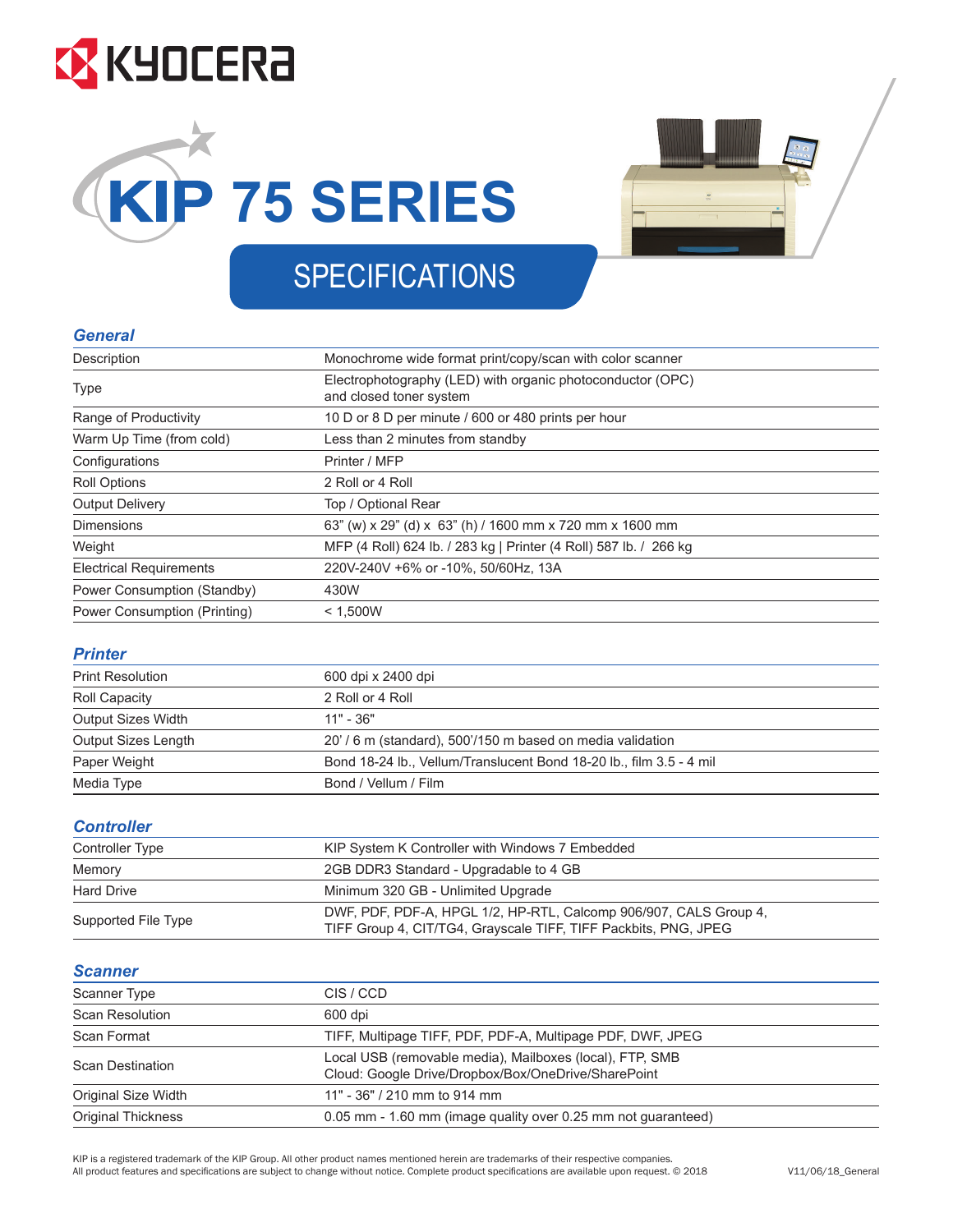



# INSTALLATION

| Space, Electrical, and Environmental Requirements |                                                                            |
|---------------------------------------------------|----------------------------------------------------------------------------|
|                                                   | Weight   MFP (4 Roll) 624 lb. / 283 kg   Printer (4 Roll) 587 lb. / 266 kg |
|                                                   | Dimensions   63" (w) x 29" (d) x 63" (h) / 1600 mm x 720 mm x 1600 mm      |
|                                                   | Electrical (Dedicated)   220V-240V +6% or -10%, 50/60Hz, 13A               |
| Electrical Receptacle   Nema 6-20 R               |                                                                            |
|                                                   | Max. Power Consumption $ $ < 1,500W (printing), 430 W (standby)            |
|                                                   |                                                                            |
| Room Temperature   50-86°F (10-32°C)              |                                                                            |
|                                                   | Room Humidity   15-85% (non condensing)                                    |

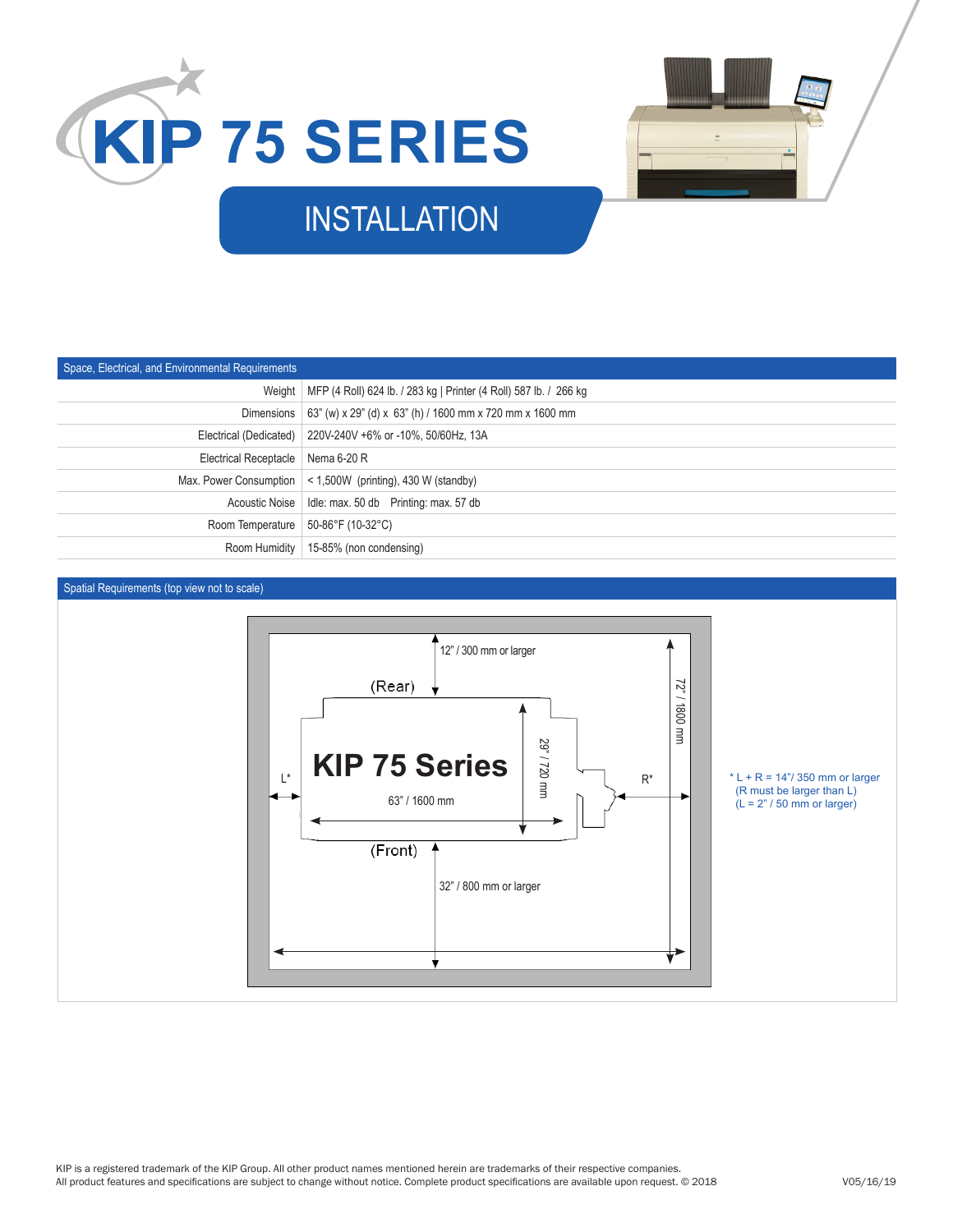

### Spatial Requirements with KIPFold 2800 (top view not to scale)



KIP is a registered trademark of the KIP Group. All other product names mentioned herein are trademarks of their respective companies. All product features and specifications are subject to change without notice. Complete product specifications are available upon request. © 2018